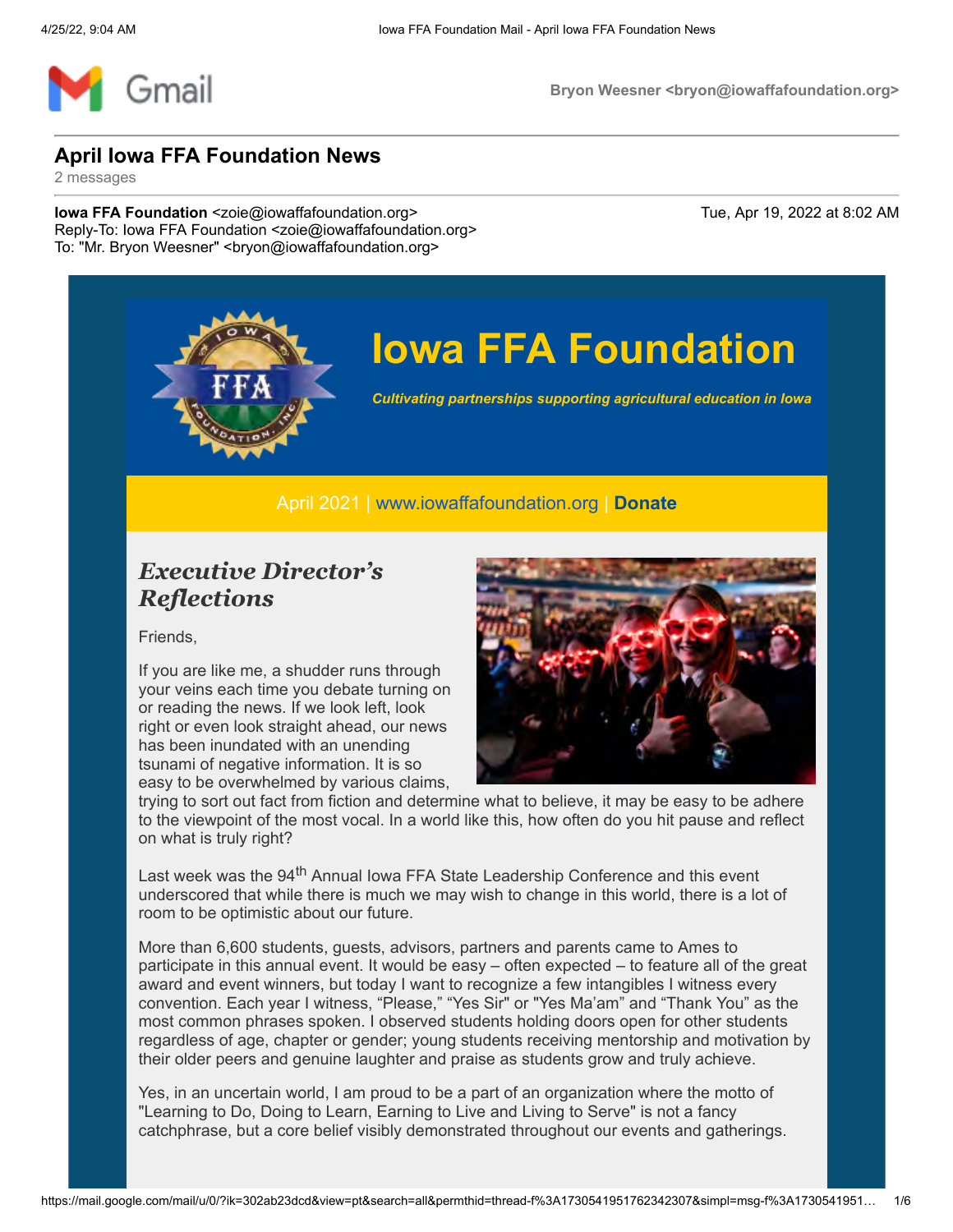I sincerely thank all who took time to be a part of the Iowa FFA State Leadership Conference last week, especially to all who made the truly impactful financial investments to make this event possible. Because of you lives continue to be changed!

Sincerely,

Josh



#### **Welcome to the 2022-2023 Iowa FFA State Officer Team!**

*Front Row from Left to Right;* Iowa FFA President, Samuel Martin from Davis-Rodgers at Shenandoah; Secretary, Holly Schmitt from South Winneshiek at Calmar; Reporter, Rachel Teunissen from West Lyon at Inwood; NW Vice President, Sam Philips from Akron-Westfield at Akron. *Back Row from Left to Right;* SC Vice President, Kate Schaefer from Adel-DeSoto-Minburn; NC Vice President, Mary Ann Fox from Osage; SE Vice President, Anne Bower from West Branch; SW Vice President, George Martin from Davis-Rodgers at Shenandoah; and NE Vice President, Ryan Wolf from West Dubuque at Epworth.

Candid photos from the 94th Iowa FFA State Leadership Conference can be found [here.](https://eml-pusa01.app.blackbaud.net/intv2/j/ECBC5071-DEEA-4FA4-A1D1-F7769E1AA611/r/ECBC5071-DEEA-4FA4-A1D1-F7769E1AA611_8b1c6205-f317-4c3d-aa10-4ccbf0d7d7c1/l/FB246475-98AD-4820-930D-7B36BE544FC2/c)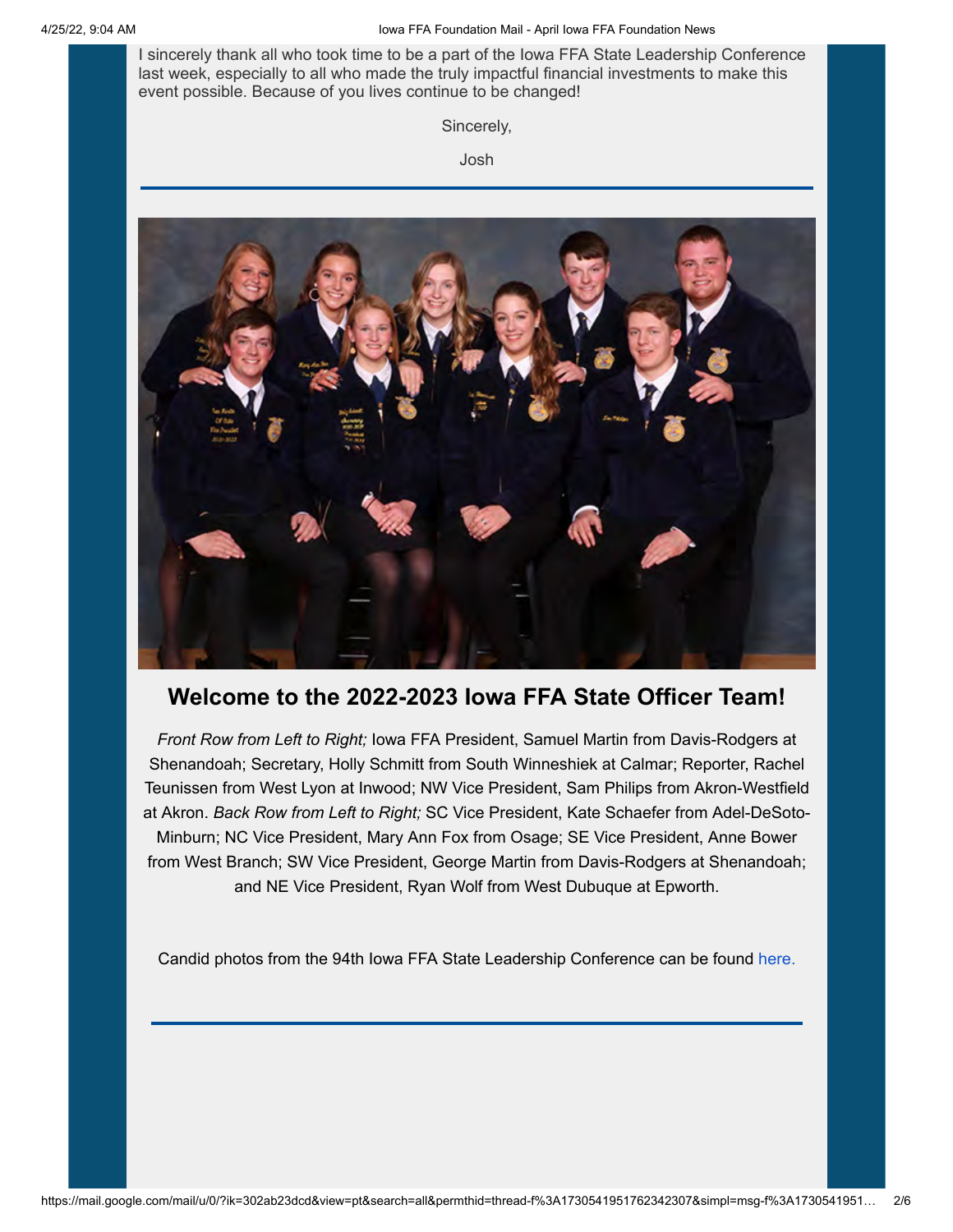

### **Iowa PAS Executive Director Position is Open!**

The Iowa PAS organization is seeking a motivated and qualified individual to assume the duties and responsibilities of an executive director no later than June 1, 2022 to June 30, 2023 for the 2022 Fiscal Year. Renewal contracts would run July 1 to June 30.

This position is an at-will position and is approved, evaluated and reappointed annually by the Iowa PAS Board of Directors. Responsibilities include management of the Iowa PAS calendar, assisting the State Treasurer with maintaining membership & collecting the dues, communicating with college & university PAS coordinators and members, coordination of state officers' activities, roles, and responsibilities, assisting in the coordination of state events, participation in the National PAS Conference and assistance in the promotion of the value to students by participating in PAS.

For a more detailed job description, questionnaire and how to apply, click [here](https://eml-pusa01.app.blackbaud.net/intv2/j/ECBC5071-DEEA-4FA4-A1D1-F7769E1AA611/r/ECBC5071-DEEA-4FA4-A1D1-F7769E1AA611_8b1c6205-f317-4c3d-aa10-4ccbf0d7d7c1/l/72365B1A-D94B-43FB-A07A-639DECBAF633/c).

Questions can be directed to:

Kevin Butt - [kevin.butt@iowapas.org](mailto:kevin.butt@iowapas.org?subject=Iowa%20PAS+Executive+Director+Position)

Matthew Eddy - [matthew.eddy@iowa.gov](mailto:matthew.eddy@iowa.gov?subject=Iowa%20PAS+Executive+Director+Position)

Jenna Steffen - [jenna.steffen@iowapas.org](mailto:jenna.steffen@iowapas.org?subject=Iowa%20PAS+Executive+Director+Position)



#### **Ambassador Award How-To**

We seem to get questions every year after State Leadership Conference about the Ambassador Award. There is a lot more that goes into the Ambassador Award than just the money that chapters donate to the Foundation.

Ambassador points are also awarded to chapters who donate time to the Foundation, volunteering at events such as Iowa State Fair, Farm Progress Show and the National Farm Toy Show. Another way to earn points is when individual donors credit your chapter. Any donations by an individual, including Corduroy Club, Gala ticket purchases, auction item purchases, Iowa FFA Foundation Checkoff Program donations and more, can be credited to an FFA Chapter of their choice for Ambassador points. If you [have any questions, feel free to contact](mailto:joshua.remington@iowaffafoundation.org?subject=Ambassador%20Award+Questions) Josh!

#### **More Scholarship Winners Named!**

The Iowa FFA Foundation is pleased to announce the winners of Arthur and Susan Churchill Endowed Scholarship and Sinclair Tractor Scholarship programs.

The Arthur and Susan Churchill Endowed Scholarship is provided annually through the generous memorial and honorary gifts to the Iowa FFA Foundation by Susan and the late Arthur Churchill, and their family. This year's recipient of the \$1,000 scholarship is Haylee Pennock.

The Sinclair Tractor FFA Scholarship aims to recognize FFA members in Southeastern Iowa for being actively involved in the pursuit of leadership through hard-work and dedication as an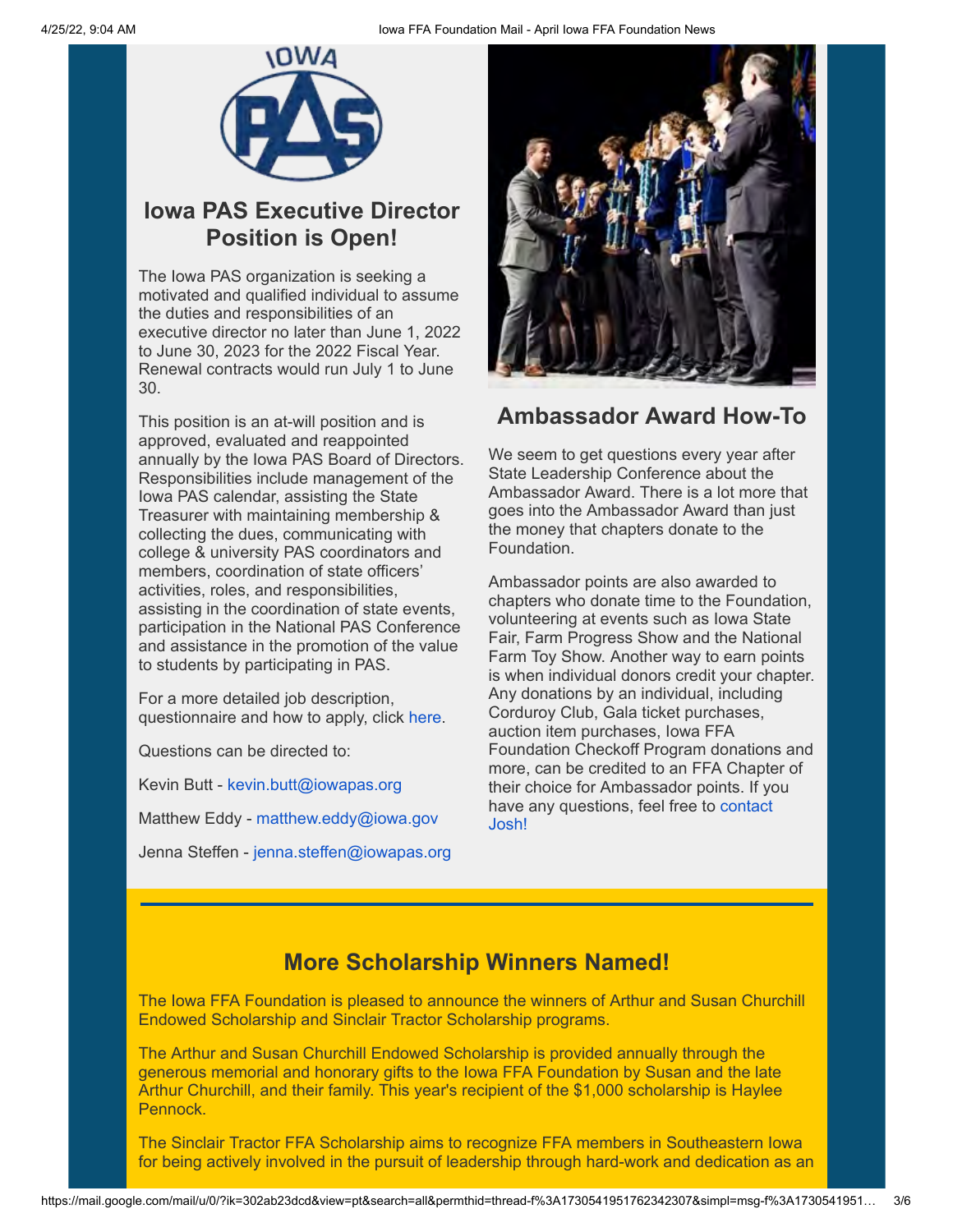active FFA member. This year's recipients of the \$2,500 scholarships are Bridget Fisher, Hailey Heishman, Mackinze Hora, Sydney Jones and Taylor Mayhue!

Arthur & Susan Churchill Endowed Scholarship

> Haylee Pennock **Griswold FFA**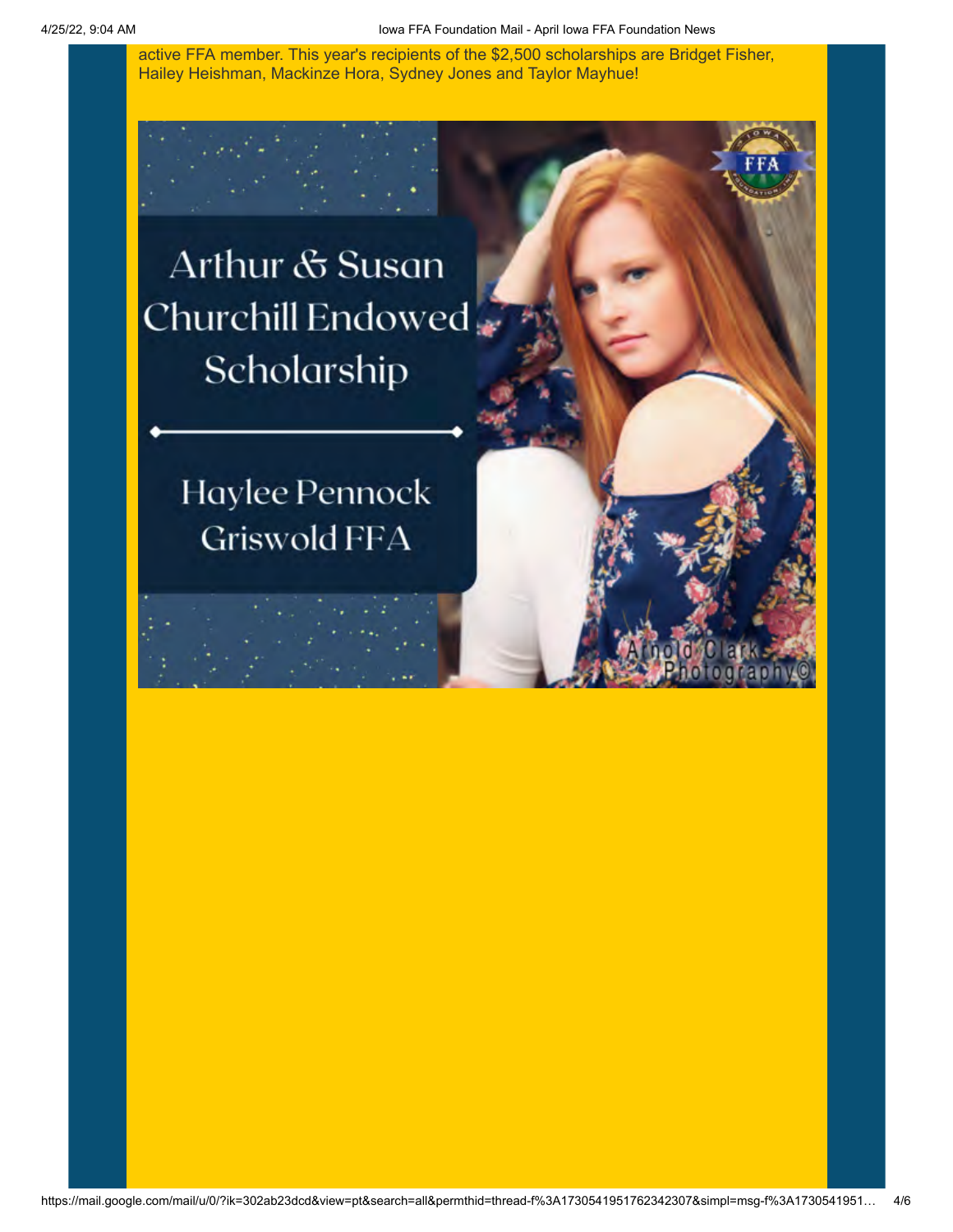## Sinclair Tractor FFA Scholarship



26th Annual June 15, 2022 **Iowa FFA Foundation Lincoln Valley Golf Course Golf Tournament State Center, Iowa** 

### **The Golf Tournament is Coming Quickly!**

We are only a short 58 days from the 26th Annual Iowa FFA Foundation Golf Tournament. We are anticipating a sell out tournament this year as we have only 6-7 teams left to fill. If you are wanting to play, sponsor a hole or donate an auction item, please [contact Bryon](mailto:bryon@iowaffafoundation.org?subject=26th%20Annual+Iowa+FFA+Foundation+Golf+Tournament) as soon as possible!

If you're unable to join us on the course, don't worry, you are still able to participate in the silent auction! Auction items go live on the [GiveSmart site](https://eml-pusa01.app.blackbaud.net/intv2/j/ECBC5071-DEEA-4FA4-A1D1-F7769E1AA611/r/ECBC5071-DEEA-4FA4-A1D1-F7769E1AA611_8b1c6205-f317-4c3d-aa10-4ccbf0d7d7c1/l/7A7C316A-43FF-4DCE-B059-7F9B468485C1/c) on June 1st.

Proceeds from the tournament provide scholarships for the Iowa FFA Association and Iowa PAS State Officers.

We hope to see you there!

No matter the size, your act of generosity will make a substantial **[Donate Now](https://eml-pusa01.app.blackbaud.net/intv2/j/ECBC5071-DEEA-4FA4-A1D1-F7769E1AA611/r/ECBC5071-DEEA-4FA4-A1D1-F7769E1AA611_8b1c6205-f317-4c3d-aa10-4ccbf0d7d7c1/l/0F3FF6F8-F6E2-4D3C-A3B3-7D0E70EF57C1/c)**